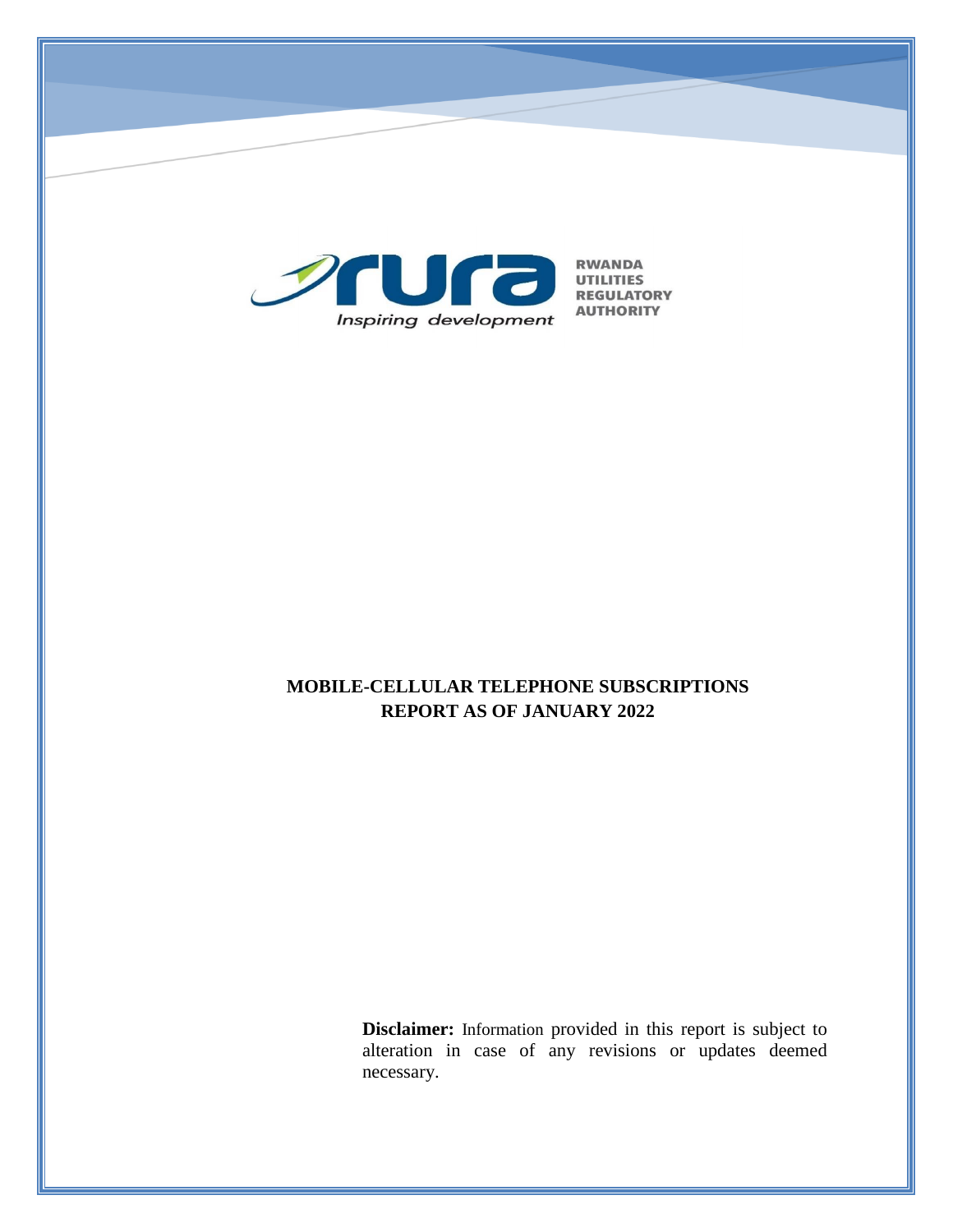### **1. Mobile-cellular telephone subscriptions as of January 2022**

The total number of active mobile-cellular telephone subscriptions<sup>1</sup> in Rwanda decreased up to 10,852,738 at the end of January 2022 compared to 10,902,989 SIM cards reported at the end of December 2021, representing a decrease of 0.46%. The postpaid subscriptions raised from 128,250 at the end of December 2021 to 138,872 SIM cards recorded at the end of January 2022 and prepaid subscriptions decreased to 10,713,866 as of January 2022 in comparison to 10,774,739 SIM cards reported at the end of December 2021.

#### **Table 1: Active mobile-cellular telephone subscriptions as of January 2022**

| $Dec-21$ |            |            | $Jan-22$ |            |            | Monthly   |
|----------|------------|------------|----------|------------|------------|-----------|
| Postpaid | Prepaid    | Total      | Postpaid | Prepaid    | Total      | variation |
| 123,340  | 6,831,183  | 6,954,523  | 133,962  | 6,832,176  | 6,966,138  | $0.17\%$  |
| 4.910    | 3,943,556  | 3,948,466  | 4.910    | 3,881,690  | 3,886,600  | $-1.57\%$ |
| 128,250  | 10.774.739 | 10,902,989 | 138,872  | 10,713,866 | 10,852,738 | $-0.46\%$ |
|          |            |            |          |            |            |           |

**Source: Operators' reports**



### **Figure 1: Trend of active mobile-cellular telephone subscriptions**

### **Source: Operators' reports**

 $\overline{a}$ 

<sup>1</sup> Active mobile-cellular telephone subscriptions are the number of SIM Cards which generated revenues to the operator within the last 90 days.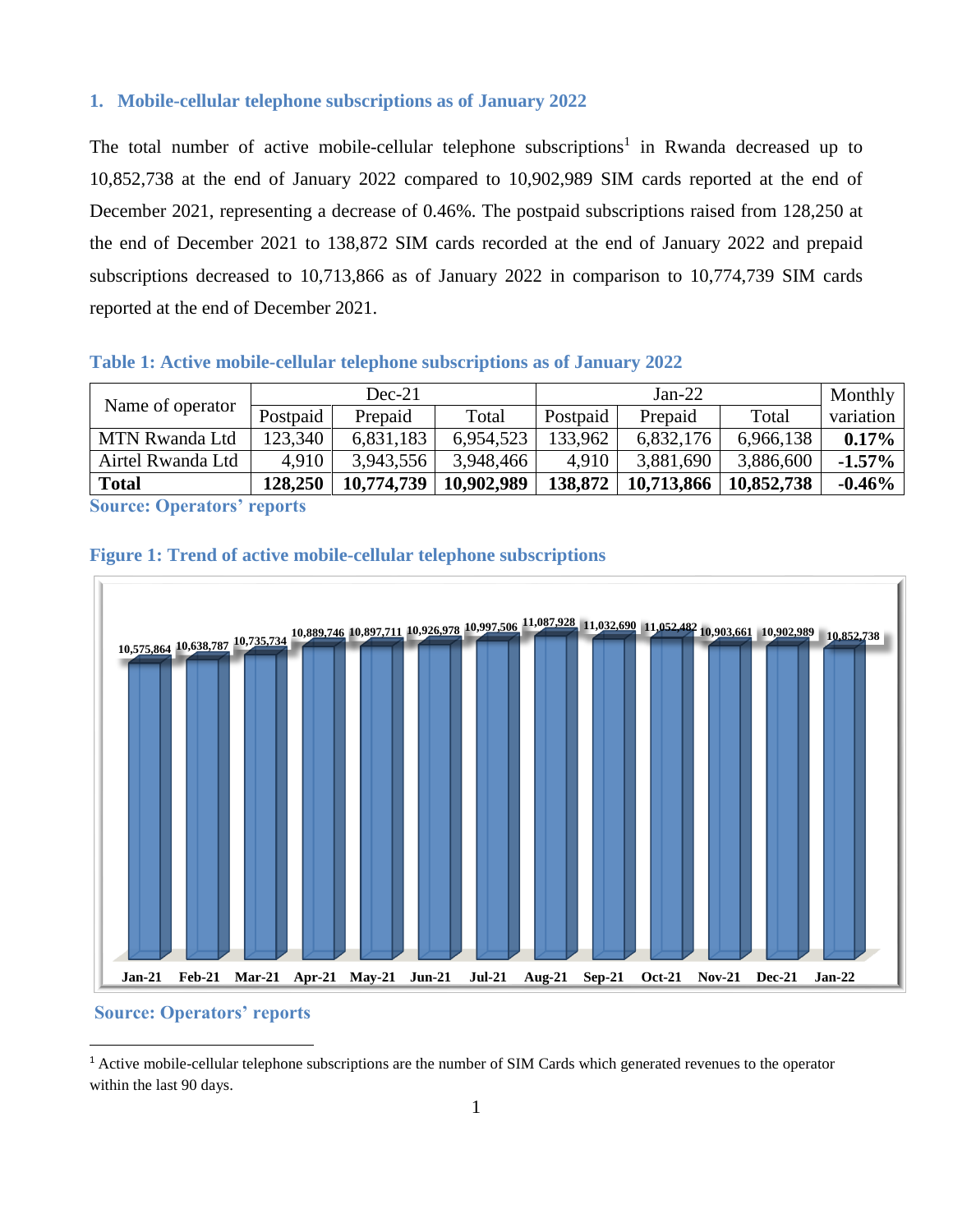

**Figure 2: Trend of active mobile-cellular telephone subscriptions by postpaid and prepaid**

**Source: Operators' reports**

### **2. Mobile-cellular telephone subscriptions per 100 inhabitants**

At the end of January 2022, the Mobile Penetration Rate that refers to the number of active SIM cards per total projected population decreased to 81.9% in comparison to December 2021 publication.



**Figure 3: Trend of mobile-cellular telephone subscriptions per 100 inhabitants**

**Source: Operators' reports**